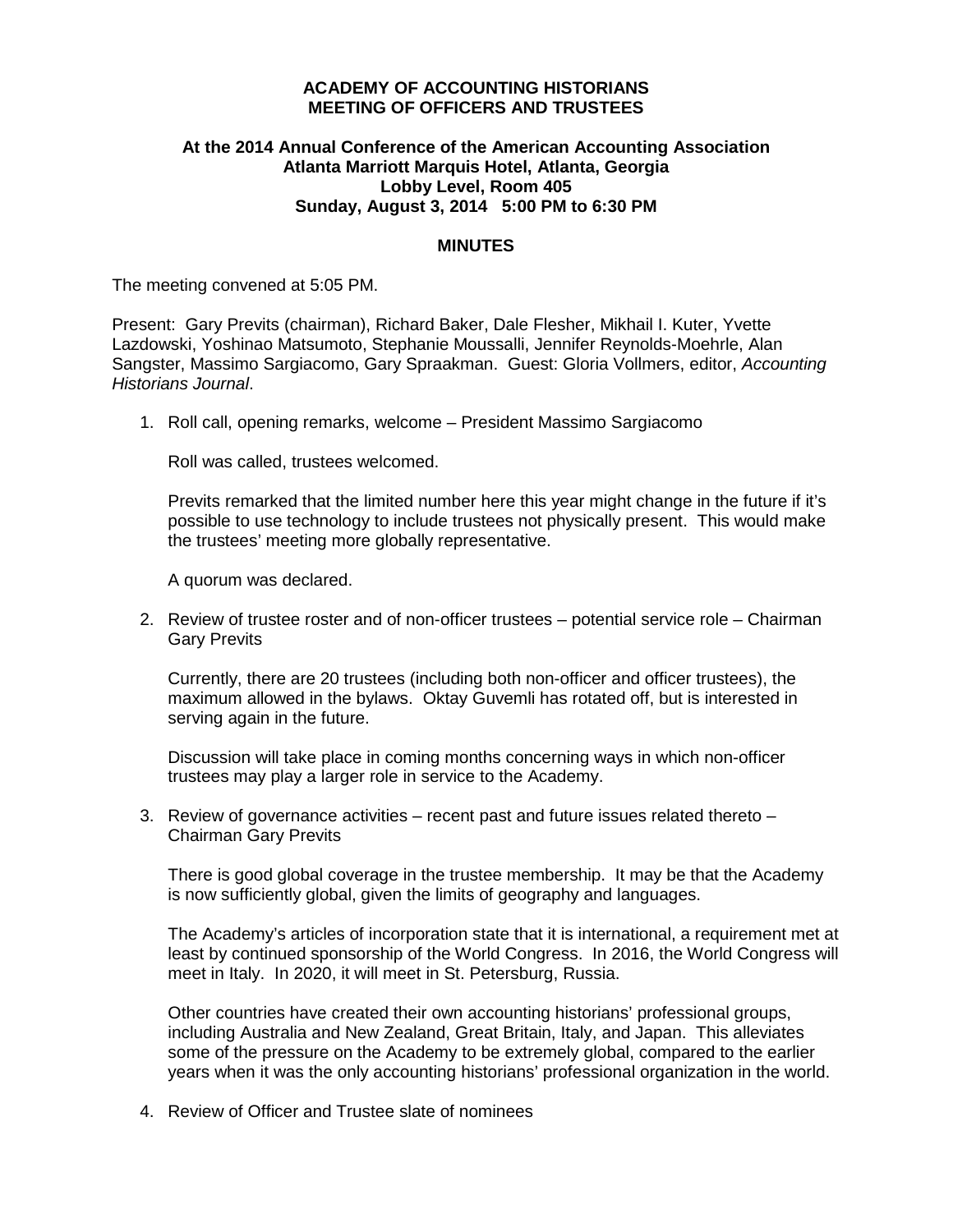The Secretary read the slate of nominees (appended). By voice vote, the trustees unanimously approved the slate.

Seven trustee positions rotate next year, one of which is held for the outgoing president, Massimo Sargiacomo.

5. *Journal* and *Notebook* operations - Chairman Gary Previts, Editor Gloria Vollmers, and others

A. Publication options for the *Accounting Historians Journal*

Membership in the Academy continues to decline slowly. There are currently 415 members in total, a 1% decline since last year's 418. The biggest loss is in institutional members in the United States, down to 117 from last year's 143. This is expected to continue as institutions purchase databases that include the *AHJ*.

The Academy is in the second year of its contract with EBSCO for electronic dissemination of the *AHJ*. Quarterly payments from EBSCO total annually about \$7,500. This offsets some of the loss from institutional membership decline.

Treasurer's summary of Academy's financial position – Jennifer Reynolds-Moehrle. Last year was good, primarily because the University of Wisconsin Oshkosh did not charge the Academy for the expenses of our meeting there, but did give us the revenues. Otherwise, operations would have produced a loss.

Reynolds-Moehrle expects this year the Academy's operations will be just under breakeven. The administration of the awards, including shipping of plaques, is expensive. Our annual revenues are about \$40,000.

Previts pointed out that the recent publication of the update of the Academy's history demonstrated that the past was better in revenues. Today, however, the flow of new young members has not increased.

Previous Academy presidents Steve Walker and Greg Waymire surveyed the membership about how to improve the long-run situation. About one-third of the members favor becoming a section of the American Accounting Association, about onethird oppose that option, and a third prefer that there be no change.

Previts reported that he is thinking of another option. Under President Hiroshi Okano, the Academy negotiated a memorandum of understanding (MOU) with the AAA in 2008. This MOU could be expanded. The Executive Committee has been discussing the importance of keeping the *AHJ* viable and improving it. SCOPUS now recognizes the *AHJ*, but we do not have the capacity to generate the statistics, pre-publication access, and other attributes that scholars expect in good journals today. Perhaps, under the MOU, the AAA would consider taking on the publication of the *AHJ* as a contract publisher. This would be a printing arrangement only.

Would such a AAA umbrella for the *AHJ* help? Can we afford it? Our press runs are smaller than those the AAA usually handles. It may help our case that the *AHJ* is already in JSTOR. Both the University of Mississippi and JSTOR publish the *AHJ* electronically but with a rolling embargo.

Not moving on some of these issues could have additional negative results. For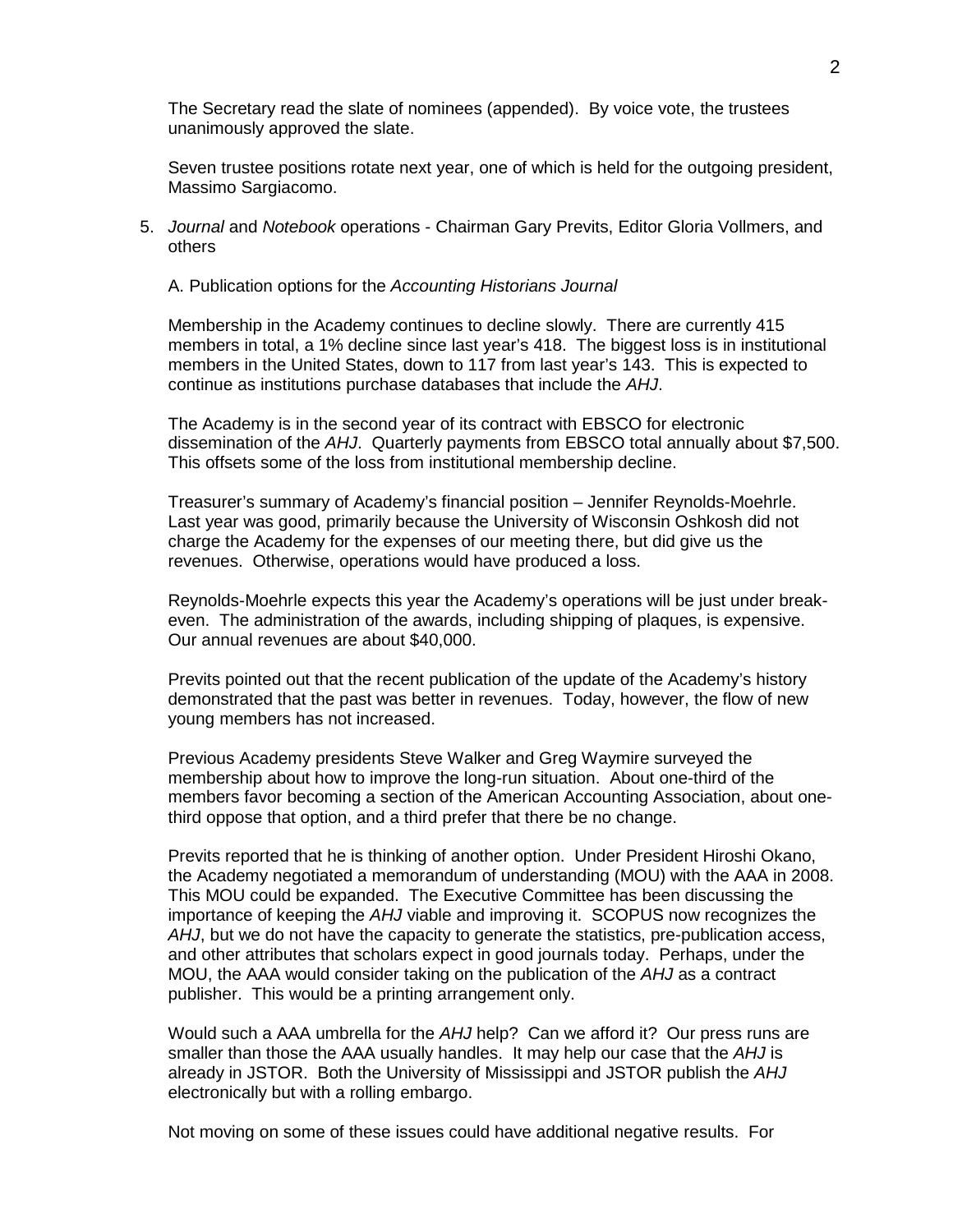example, the Academy is given free meeting spaces at AAA meetings because of the MOU. We also are given numerous slots for paper sessions. We could lose these privileges in the future, given the intense pressure for space from the AAA sections. In that case, we'd have to find space away from the conference hotels for our papers and meetings.

One thing to consider in proposing a publication relationship with the AAA is that the Academy is a 501c3 tax-exempt entity under U.S. law, incorporated in the state of Alabama, which is required to hold its funds in the United States. Thus there is some degree to which the Academy must be U.S.-centric.

Sangster inquired if the AAA would put the journal up on its website. Answer: Production and distribution would be handled through the AAA, as opposed to our current arrangement, in which we pay a distribution supervisor who is located at the University of Alabama.

Sangster pointed out that previous experience suggests the AAA is very expensive, and inquired about the possibility of approaching Routledge, Sage, Emerald, or Elsevier. Previts agreed that having a publisher in Birmingham has been cheaper, so we've worked with them in the past. However, the commercial publishers are even more expensive than the AAA. Sargiacomo noted that when the Italian *Journal of Management and Governance* approached a commercial publisher, the publisher wanted immediately to increase publication to four times a year and charge a large subscription fee.

Sargiacomo agreed it would be a good idea to approach the AAA about the *AHJ*. Academy membership is 40% non-U.S., but it is acceptable that the *AHJ* continue with a U.S. focus, as its roots are in the U.S. The *AHJ* needs to be re-positioned. It needs to be online and its electronic files need to go to SCOPUS so citations can be counted and publicized. Other accounting history journals have begun experiencing wider citations because of SCOPUS.

Flesher, speaking as an officer of the AAA, suggested this should happen sooner rather than later, because currently Steve Reynolds and Tim Fogarty are on the AAA Council. Both are well-disposed to the Academy. Also, Tracy Southerland just recently commented that one of the AAA's strengths is the broad coverage of its journals. In fact, Flesher favors the Academy pursuing membership in the AAA as a section. Moussalli pointed out the advantages of doing so for the 2016 centennial celebrations of the AAA.

Spraakman observed that both Flesher and Previts seem to favor AAA section status.

Previts preferred to hold discussion of AAA section status for later in the meeting, after addressing the more limited publication issue. He noted another possible negative consequence of not changing things is that if Tiffany Welch, the Academy administrator, were to leave, the Academy would be in serious trouble. Moussalli could pick up some of her duties, but not all. AAA publication of the *AHJ* would add a great deal of professionalism to the journal. While it would be more a win for the Academy than for the AAA, the AAA would acquire a new area of publication and a historical component. We must pursue the MOU as a route to the publication possibility.

Previts asked if the trustees would approve of the AAA's publishing the *AHJ* if it proved affordable.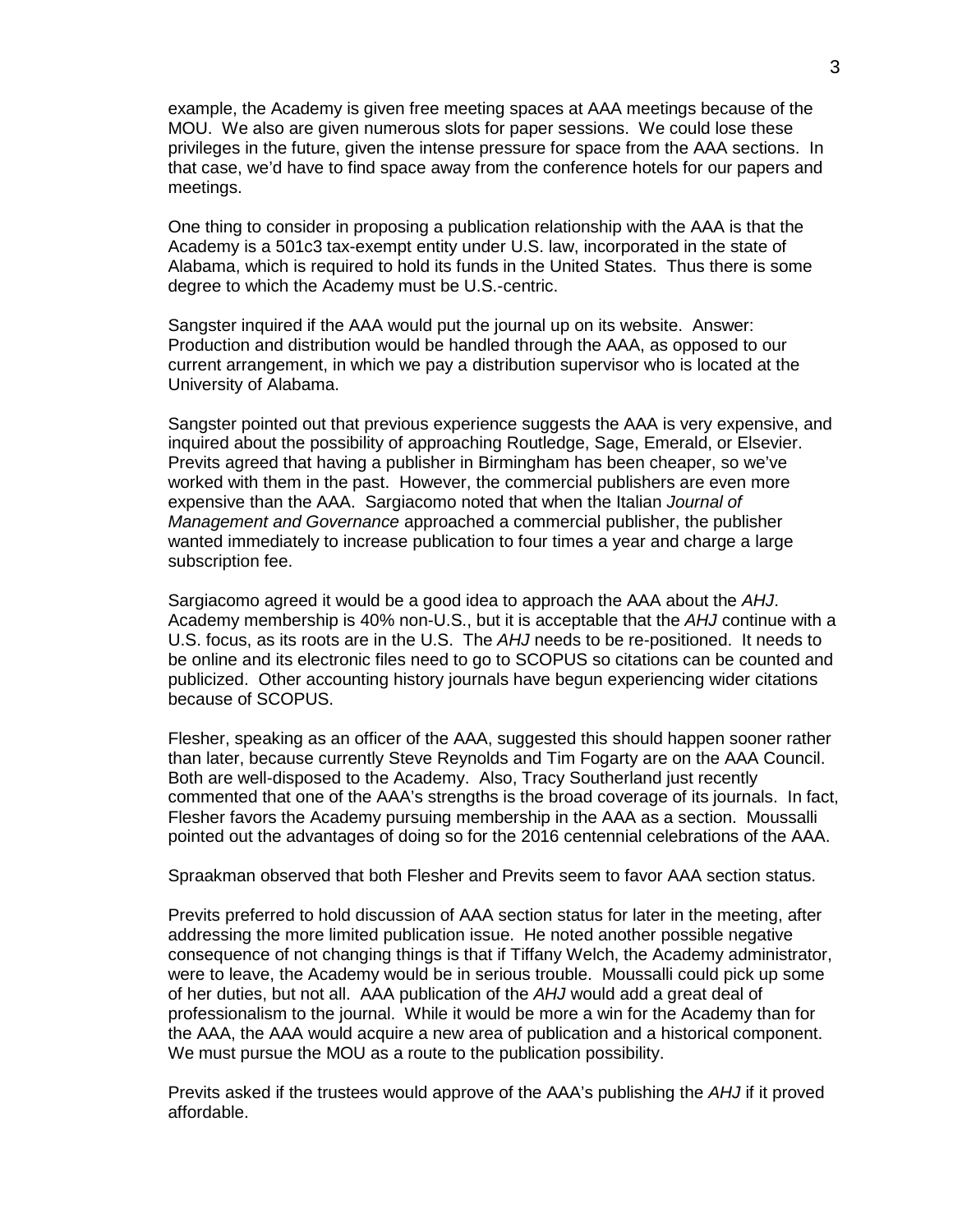Sangster noted that *Accounting History* has different levels of membership and one may receive the journal in hard copy or electronically. Previts thought we might not, under current arrangements, have the ability to distribute the journal electronically. Sangster thought the *AHJ* proposal makes sense. With the AAA facilitating electronic access, maybe the Academy could attract new members with lower membership fees.

Previts said that if we are to explore this possibility, the officers will need to find out what the costs would be and the contract period.

Vollmers explained that as editor of the *AHJ*, it has been a problem that she is the intermediary on everything. Also, the front matter has not always been correct. She wondered if it is within the editor's prerogative to remove people from the editorial board who do not contribute anything. Previts said yes; Sargiacomo said the editor must replace them.

Baker asked if we were to arrange a publication deal with the AAA, would it include copy-editing? Previts was unsure, but said both he and Flesher think it would.

Vollmers also brought up a timing issue. The publisher prefers to receive all the papers for an issue in one batch. This means they arrive at the last minute, giving the authors very little time to review the galleys and leaving no time for last-minute checks of the front matter.

Previts asked if the trustees would approve pursuing the possibility of having the AAA publish the *AHJ*.

The trustees unanimously said yes.

B. Question of AAA section status for the Academy

Flesher said he favors it. Baker said he favors it, too. He asked how many members the Academy could expect to lose as a result and whether one could join a section without joining the AAA. Previts said no, only AAA members could join a section.

Flesher asked how many members the Academy could expect to gain from AAA members checking the Academy section membership box.

Sargiacomo and Reynolds-Moehrle also agreed it is a good idea and that membership would rise due to the AAA association, its reputation, and the convenience of the checkoff. Previts noted that 25% of the AAA membership itself is international.

Reynolds-Moehrle noted the Academy is now giving awards to people under 35 years old. Stephan Fafatas, who won the Innovation in Accounting History Education award this year, stumbled on the organization. If the Academy were a AAA section, it would have much more visibility and there would be more such new members.

Previts asked what reasonable steps could be pursued and pointed out that joining the AAA would mean dissolving the 501c3 entity. Baker suggested this might require legal advice.

Sargiacomo argued that if we decide to do it, it should be done now. He would organize a vote or handle the organizational steps necessary to do it, and this might be more acceptable to some members as he himself is not a U.S. member. Baker asked if the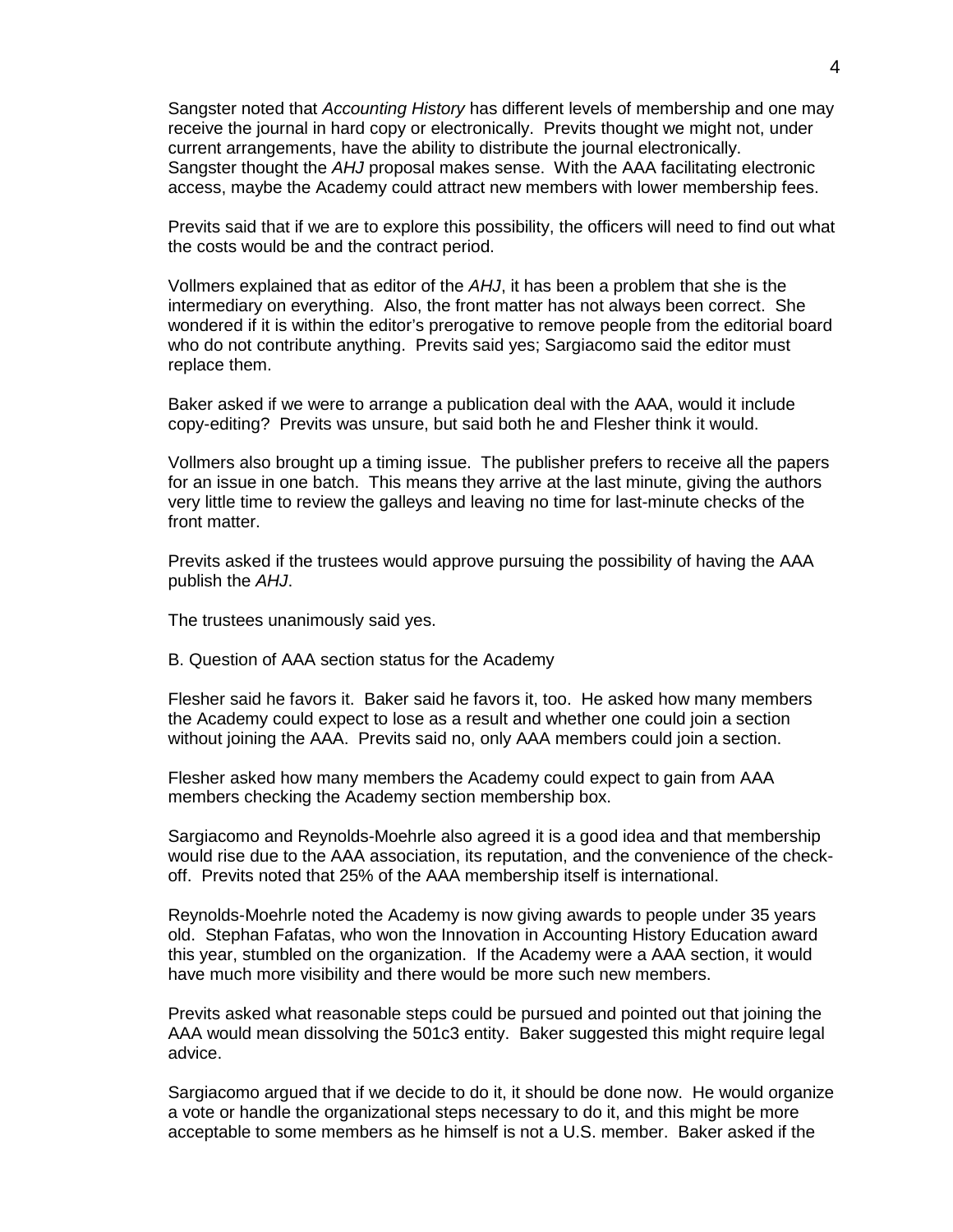president could just do this without a vote and Previts said by-laws provide the president broad powers.

Reynolds-Moehrle asked if section membership would elevate the *AHJ* in journal rankings. Sargiacomo said it certainly would, especially in SCOPUS rankings. Furthermore, the SCImago impact factor has moved *Accounting History* and *Accounting History Review* into the second quartile because of SCOPUS [SCImago's rankings are based on the SCOPUS database]. This is a very important advantage of AAA section status.

Previts noted that Bruce Behn will be AAA president in 2016, the anniversary year. He has a positive collegial relationship with Sargiacomo.

Previts moved that the president of the Academy is supported by the trustees in pursuing what he feels are appropriate steps to seek AAA section status for the Academy of Accounting Historians. Seconded by Flesher. The secretary conducted a roll call vote. All trustees present voted "aye" and Previts exercised the proxy he held for Peter Wolnizer to vote "aye" for him. There were no "nay" votes.

6. *AHJ* editing – Editor Gloria Vollmers

29 articles have been submitted since July of 2013. Three are under first review, one was withdrawn, nine are under revision or second review, and ten have been accepted. Six have been rejected.

Book reviews and the "Salmagundi" or "Interactions" section of the *Journal* is intended to include responses to articles, reactions to something in the press, items published elsewhere that she could apply for permission to reprint, or commentary on current topics. This section would be editorially reviewed. Previts suggested she write an editorial describing what she wants.

Reynolds-Moehrle asked if the Salmagundi section could appear on the open website. Tiffany Welch may be able to tell Gloria how to do that.

Previts noted that some members and libraries require hard copies of the *AHJ* and *AHN*. Reynolds-Moehrle said that publishing and mailing the *AHN* costs about \$1,000 per issue.

### 7. Other items

A. World Congress of Accounting Historians, 2020, St. Petersburg, Russia. Mikhail Kuter announced that the rector of his university has approved this conference. At the 2016 WCAH in Pescara, Kuter will have a presentation on the plans. The Academy secretary has received the documentation for the approval in the form of a June, 2013 email from Vyacheslav Sokolov in Russia, with an attached commitment letter from Dr. Igor Maksimtsev, the Rector of the St. Petersburg State University of Economics.

B. World Congress of Accounting Historians, 2016, Pescara, Italy. Massimo Sargiacomo noted that today, the temperature in Pescara is  $35^{\circ}$  Celsius. Seafood is a regional specialty and the conference hotels and meetings will be on the beach. The dates are June 25-27, 2016. This is Saturday through Monday. He is not sure if it will also be convenient to have Friday cocktails or a doctoral colloquium. If the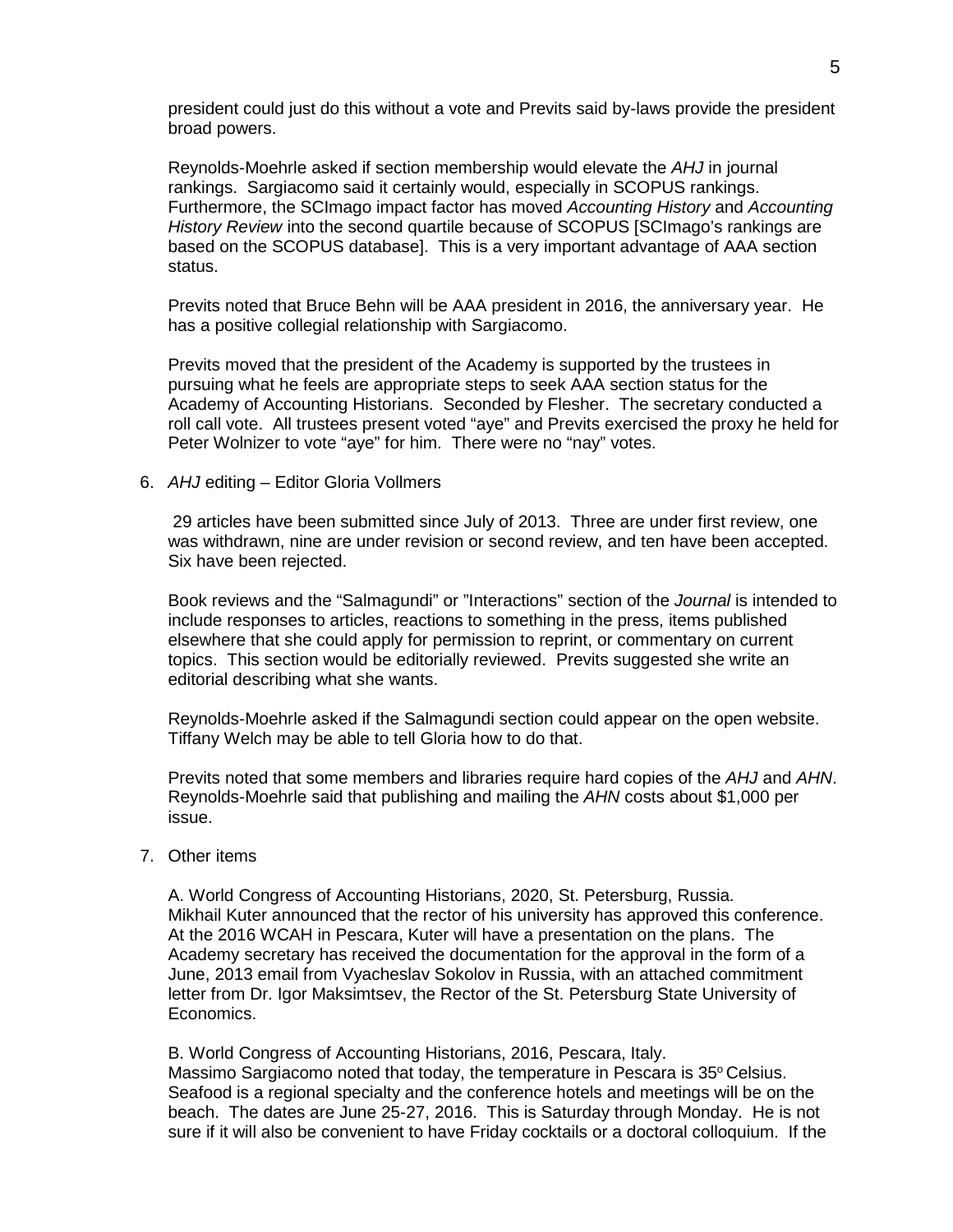Academy will support the WCAH monetarily, he will use the money as an award for the best doctoral student paper. He suggested about \$2,000. Previts proposed that the group approve the continuation of supporting the WCAH with \$2,000. The trustees approved without objections.

#### C. Academy assistant contracts

Previts said that Tiffany Welch's second 3-year term ends in June of 2015. If we become a AAA section, she could fear the position would be reduced or changed. There is also Becca Hayes, the Academy's distribution supervisor for the *AHJ* at University of Alabama. Previts feels ending their terms in June of 2015 is too abrupt; there will need to be help during a transition period, at least from Welch. He proposed that the trustees extend her contract now; she has agreed to that possibility. In particular, since AAA sections keep their websites through volunteer help, she will be needed for that role. The trustees approved of the extension of Welch's contract. Previts said the Executive Committee would discuss the question of extending Hayes' contract.

D. Photographs Lazdowski took a group picture of the trustees.

The meeting adjourned at 6:30 PM.

Respectfully submitted, Stephanie Moussalli, Secretary